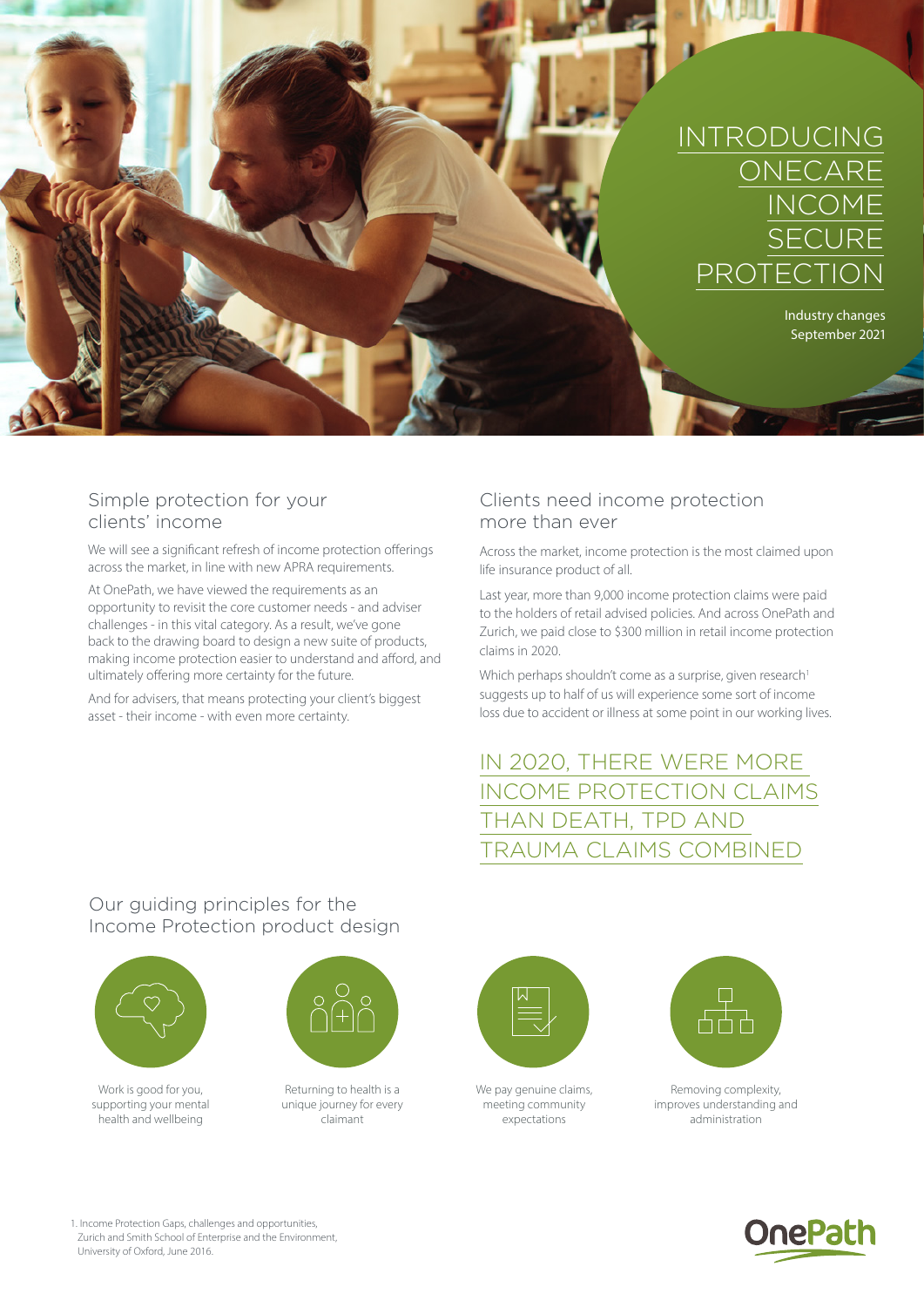## 75 becomes 70 (+ other changes)

At OnePath, we've placed a priority on providing both comprehensive protection and certainty.

One of the changes you will see across the industry is a new 70% limit on monthly insured benefits, replacing the old 75% 'rule of thumb'.

Whilst some insurers may choose to offer less than 70% - or cap the length of claim the 70% applies to - OneCare Income Secure Protection offers the certainty of the full 70% for the entire claim.

And, because we recognise that out-of-pocket medical and household costs can often be higher in the period immediately after a claimable illness or injury, we offer a unique Severity Booster optional benefit, for extra peace of mind.

We've also removed the complexity around the definition of disablement, offering a simple '7 out of 12 days' definition for all occupations.

There are other changes too, designed to make cover more accessible and more affordable.

### The core promise remains the same

Post October, the core promise of income protection cover, and its power to meet the obvious consumer need, remains the same.

The philosophy underlying APRA's mandated changes is one of sustainability through equity, ensuring income protection provides vital financial protection when it is most needed, whilst supporting claimants in their desire to return to work. All in a way which is fair to all policyholders.

It's for this reason that benefits that were paid regardless of a claimant's ability to work - such as trauma and specified injury benefits - can no longer be offered, and why the rules around offsets will become more equitable.

Ultimately this allows insurers to continue providing strong, vital coverage, but in a more sustainable framework.

| <b>OneCare</b>                                        | Pre 27 September 2021                                                                                                             | From 27 September 2021                                                                                                                                                                     |
|-------------------------------------------------------|-----------------------------------------------------------------------------------------------------------------------------------|--------------------------------------------------------------------------------------------------------------------------------------------------------------------------------------------|
| Replacement ratio now lower                           | 75% of income (including super<br>$\bullet$<br>contributions)                                                                     | 70% of income (excluding super<br>contributions)                                                                                                                                           |
|                                                       | 5% priority income option<br>$\bullet$                                                                                            | super contributions not insurable                                                                                                                                                          |
| Maximum sum insured                                   | \$60K monthly benefit<br>$\bullet$                                                                                                | \$30K monthly benefit<br>$\bullet$                                                                                                                                                         |
| Definition of Totally disabled<br>changes             | Own occupation definition usually<br>$\bullet$<br>applies for entire claim period                                                 | Own occupation definitions applies for<br>the first 2 years of claim; any occupation                                                                                                       |
|                                                       | 3 tiers (1 duty, loss of income, 10 hours)<br>$\bullet$                                                                           | (ETE) applies after 2 years on claim                                                                                                                                                       |
|                                                       |                                                                                                                                   | 1 tier (all important income producing<br>duties)                                                                                                                                          |
|                                                       |                                                                                                                                   | Participation in reasonable retraining or<br>rehabilitation where appropriate                                                                                                              |
| Income at risk (at claim time)<br>calculation changed | Various definitions used across the<br>$\bullet$<br>market, including best 12 consecutive<br>months in 24 months pre-disablement. | Income earned at claim time and not<br>more than 12 months old, or average<br>earnings over an appropriate time period<br>(for claimants with fluctuating incomes)                         |
| Capacity to work changes                              | Part of the calculation of partial disability<br>$\bullet$<br>henefits                                                            | Part of the calculation of total and partial<br>disability benefits                                                                                                                        |
| Ongoing income and paid leave                         | Not always offset<br>$\bullet$                                                                                                    | Offset from Day 1*<br>$\bullet$                                                                                                                                                            |
| Accident option                                       | Day 3 and Day 14 available payable<br>$\bullet$<br>during the waiting period                                                      | Day 14 available payable during the<br>waiting period                                                                                                                                      |
| Superlinking                                          | Available                                                                                                                         | Not available - complimentary<br>$\bullet$<br>cover (super-owned policies)<br>automatically issued to allow claims<br>where the life insured is unemployed at<br>time of illness or injury |
| Severity booster option                               | Not applicable                                                                                                                    | New option - allows for an additional 20%<br>to be paid in the first 6 months for severe<br>trauma events and hospitalisation                                                              |

\*Paid leave taken not entitlement